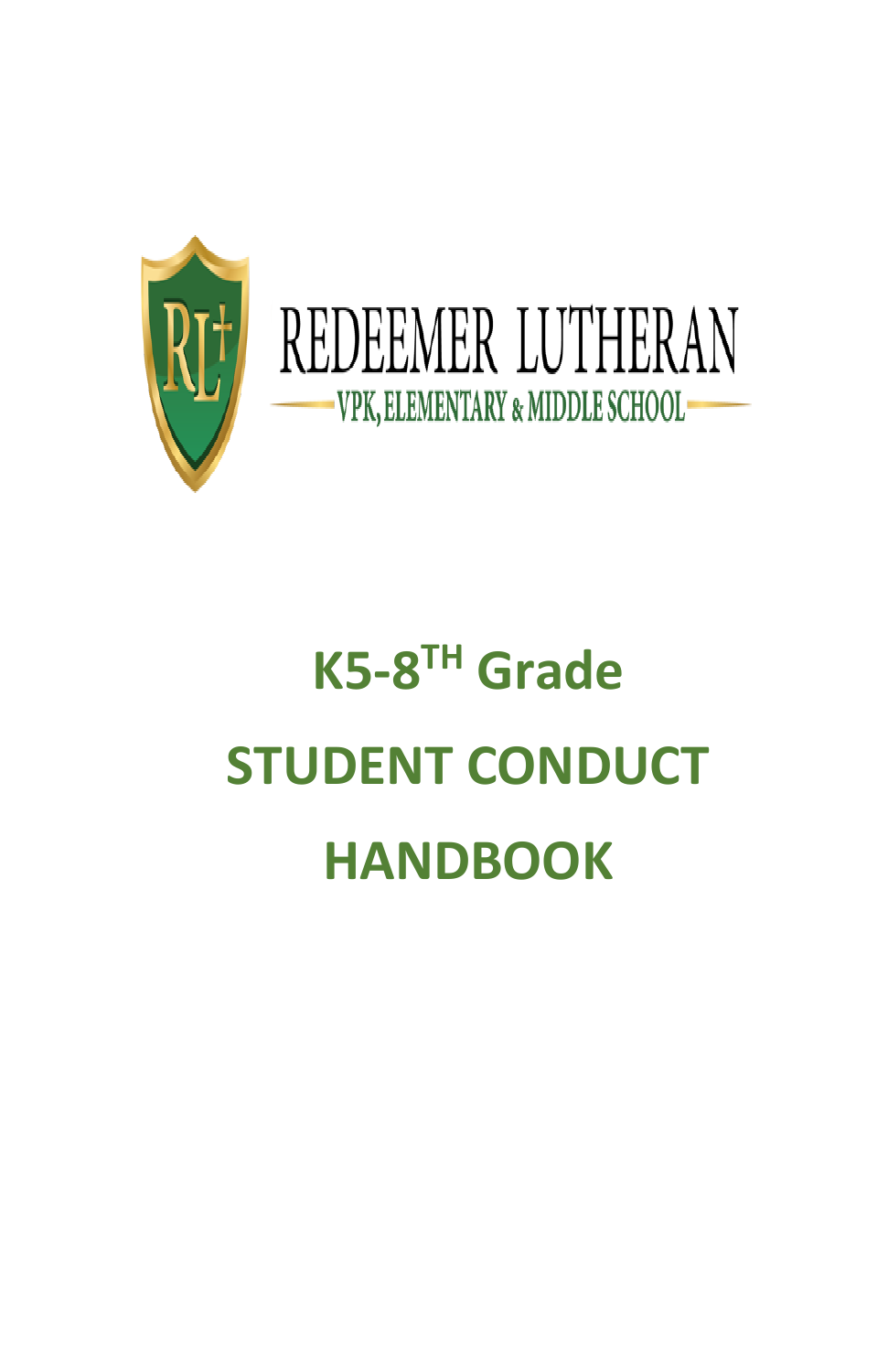#### **Redeemer Lutheran School**

**333 Commerce Street, Pensacola, Florida, 32507**

#### **Office Hours:**

Monday - Friday 8:00 A.M. – 3:30 P.M.

#### **School Hours:**

8:00 A.M. – 3:00 P.M.

#### **Extended School Care Hours:**

6:15 A.M. – 8:00 A.M. & 3:00 P.M. – 6:00 P.M.

#### **School Phone Numbers:**

**Office:** (850) 455-0330

#### **Extended School Care:** (850) 455-0330

**Fax:** (850) 455-3083

#### **Email:**

RedeemerSchoolPensacola@Gmail.com

#### **Web Site Address:**

[http://www.redeemerschoolpensacola.org](http://www.redeemerschoolpensacola.org/)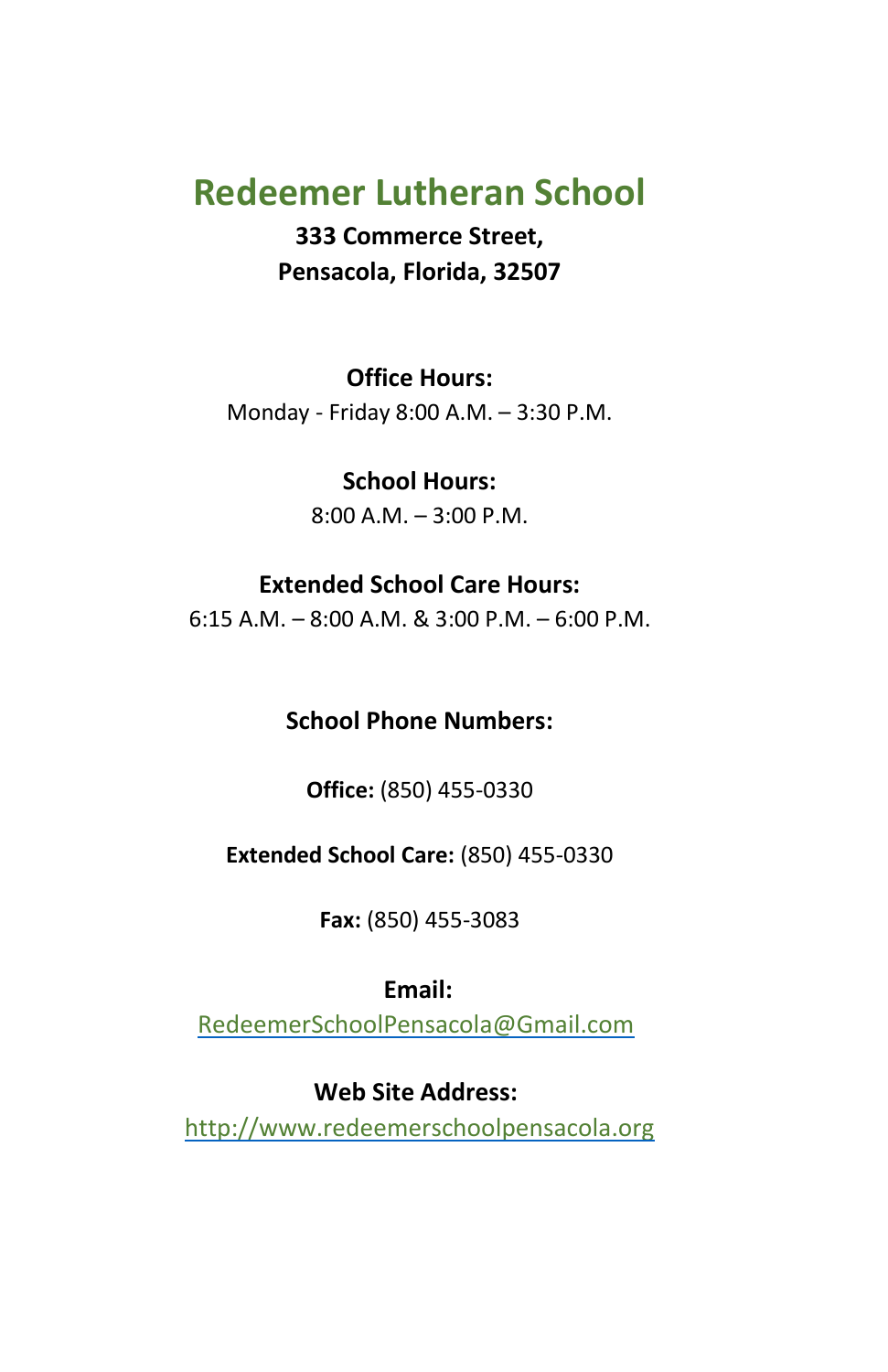#### **Contents**

| EXTENDED SCHOOL CARE DISCIPLINE PLAN  14 |  |
|------------------------------------------|--|
|                                          |  |
|                                          |  |
|                                          |  |
|                                          |  |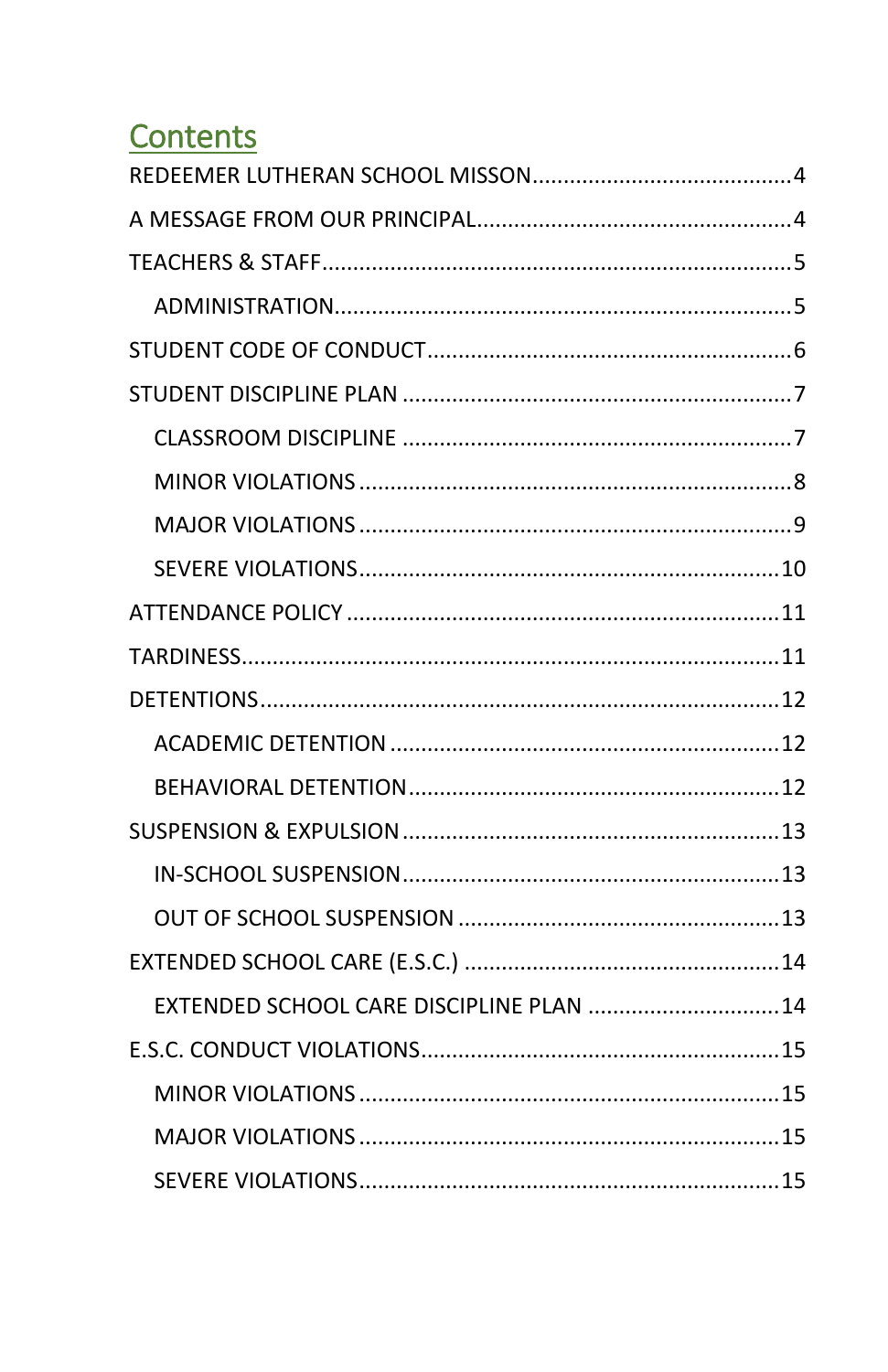## <span id="page-3-0"></span>**REDEEMER LUTHERAN SCHOOL MISSON**

The mission of Redeemer Lutheran School is to prepare each child for a responsible role in society by developing thinking, learning, and communication skills; by recognizing achievement; and by encouraging a caring and serving attitude as modeled by Jesus Christ.

### <span id="page-3-1"></span>**A MESSAGE FROM OUR PRINCIPAL**

Parents and Families,

Redeemer Lutheran School provides a safe, Christ-centered environment where parents and teachers work together for the benefit of our students. I am thrilled to be part of such a dynamic and growing school. At Redeemer, we encourage and inspire each child to grow in knowledge, values, and life skills.

Our staff includes both religious and lay professionals, all highly qualified and dedicated to promoting academic excellence. We take great pride in providing a supportive and challenging educational environment to nurture our students. We hope that you will contact us to learn more about this outstanding educational opportunity for you and your children. Sincerely,

John Price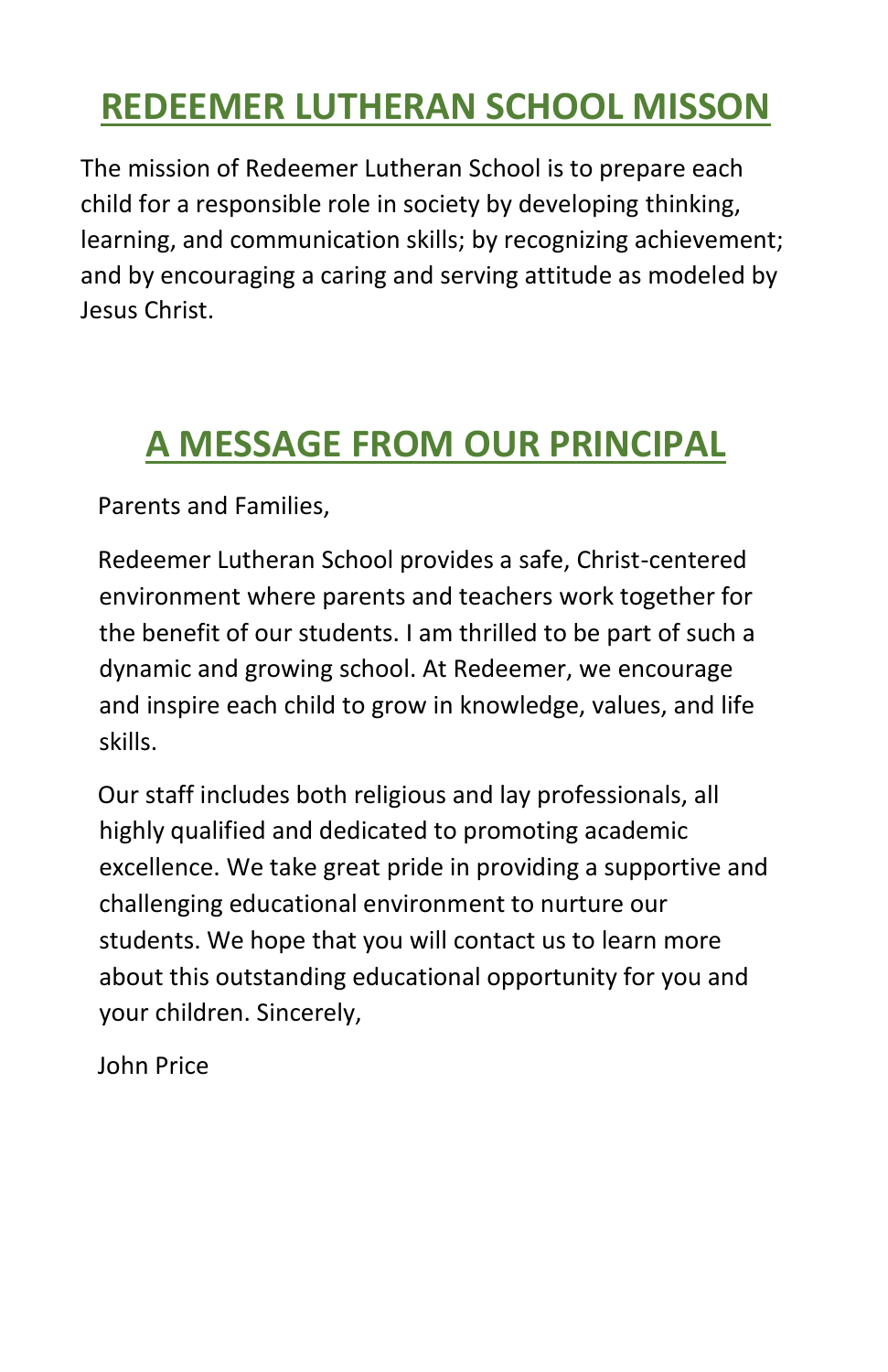### **TEACHERS & STAFF**

<span id="page-4-0"></span>The faculty and staff at Redeemer Lutheran work as a team to provide a positive environment and a high-quality educational experience for every student. We are happy to discuss any concerns you may have to address individual needs. Please contact any member of our team; we would love to get to know you better.

#### <span id="page-4-1"></span>**ADMINISTRATION**

#### **Principal**

John Price

#### **Admissions, Public Relations, Gala**

Dyana Davis

#### **Office Secretary**

Stephanie Boyett

#### **Financial Secretary** Sherry Hulien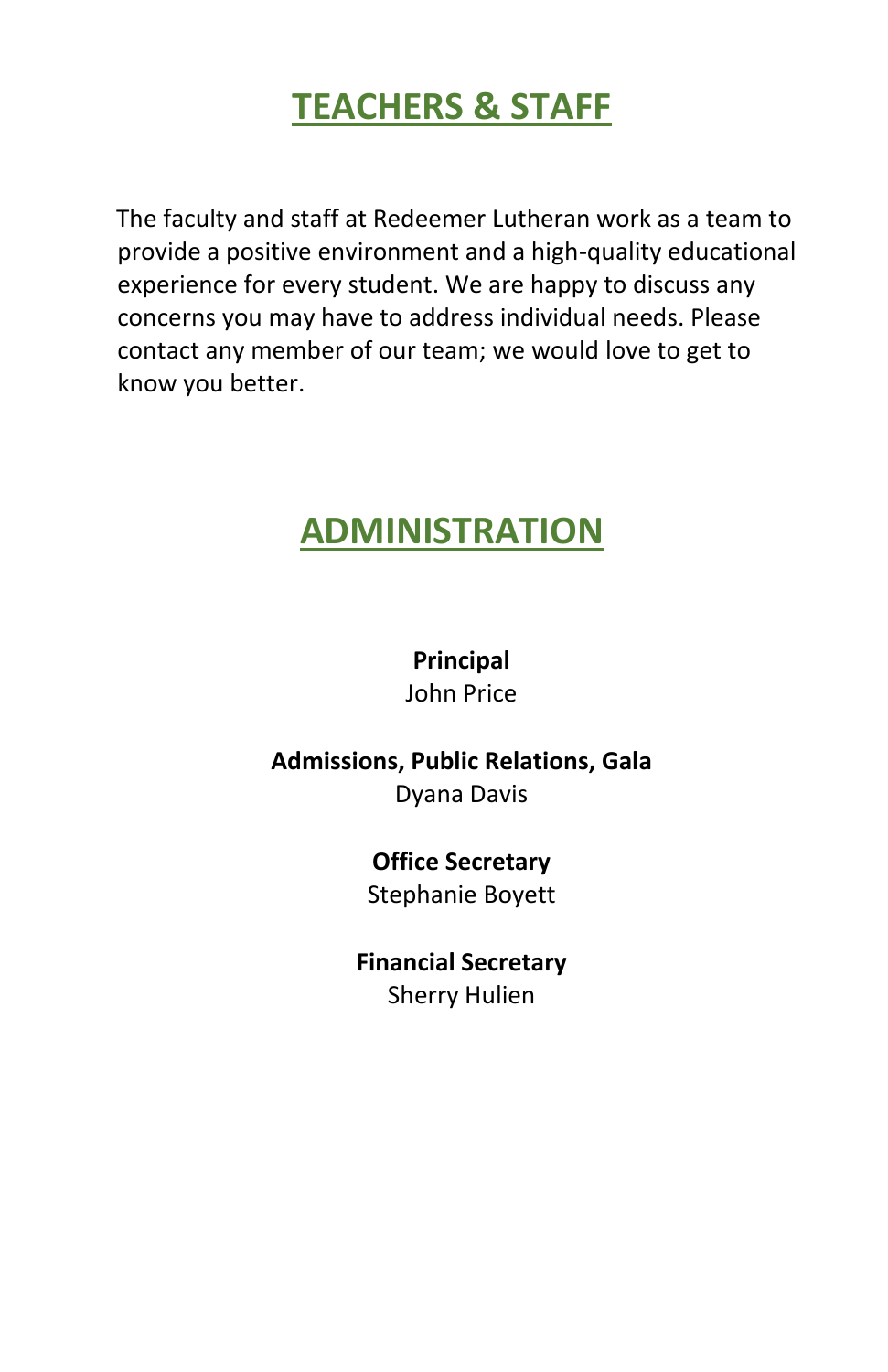# **STUDENT CODE OF CONDUCT**

<span id="page-5-0"></span>Redeemer Lutheran School expects all of its students, teachers and parents to live according to the guidance of Scripture and to base their behavior on the Christian principals of love, cooperation, helpfulness, respect, and concern for others. The root of this behavior can be found in the home. Student's behavior is an outgrowth of the behavior patterns taught in the home when they are young. Biblical principles about discipline are important to follow when children are young. Be consistent in your expectations. Within the parameters of the previously described student expectations, the teacher establishes and communicates to the class the expected behavior and the procedure of the classroom.

- Students will follow directions given by teachers and other school personnel, and will cooperate with the teacher and with other students.
- Students will show respect for others and for their property at all times.
- Students will avoid behavior that is disruptive or harmful.
- Students will come to class on time, prepared with their homework and any necessary materials.
- Students will bring to school only those items needed for learning. They will not bring items that will distract anyone from learning or be a nuisance or danger.
- Students will not write in textbooks or on desktops, furniture, bulletin boards or walls.
- Students will not bring gum to school.
- Students will avoid borrowing or lending personal money or personal property.
- Students will obey all school rules, including dress code.

#### **Student code of conduct & discipline plans are in place while on any school property. This includes Extended School Care, any extracurricular school sponsored events, and school-provided transportations/ carpooling.**

**R.L.S. also reserves the right to discipline any offsite or cyberspace behavior that is not consistent with our Christian values.**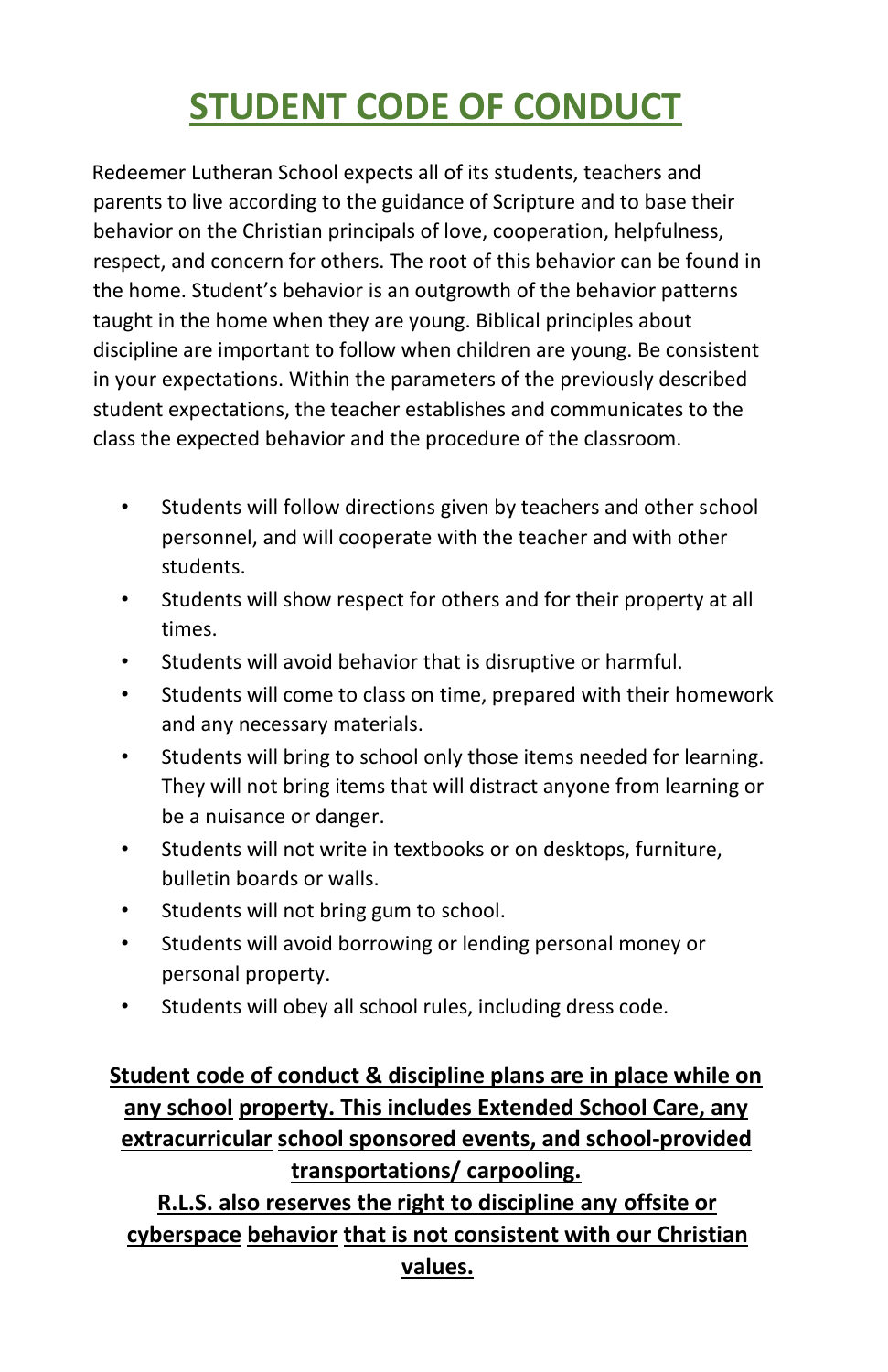# **STUDENT DISIPLINE PLAN**

<span id="page-6-0"></span>In order to provide each student with the positive Christian learning environment he or she needs for learning, the staff has developed this plan for each classroom and the entire school community. The staff believes that each student is able to behave appropriately at school and in the classroom. R.L.S. will not tolerate any student who interferes with the teacher's efforts to teach or any other student's opportunity to learn. The main goal of discipline at R.L.S. is to correct inappropriate conduct and to help our students learn self-discipline. When inappropriate conduct occurs, corrective measures will be taken to help the student correct their behavior and attitude.

**All violations of the following policy can be reviewed by the principal for any further disciplinary action if he/she sees fit.**

# **CLASSROOM DISCIPLINE**

<span id="page-6-1"></span>Each teacher develops and maintains their own classroom discipline structure that is applied within the classroom. Teachers send a copy of the discipline structures home at the beginning of the school year.

Staff will document daily inappropriate conduct on Jupiter Ed. While an attempt will be made to correct the inappropriate conduct without documentation, the staff may take the following actions to help further the student's development:

- Warning by the teacher
- Time Out
- Loss of recess or other classroom privileges
- Appropriate punishment to fit the offense
- Parent teacher conference
- Removal from classroom

**Incidences of daily inappropriate conduct that are not corrected over time can lead up to a minor violation and the disciplinary actions that come with it.** 

**There are three levels of conduct violations: Minor, Major, & Severe. Each level has its own disciplinary actions for each occurrence.**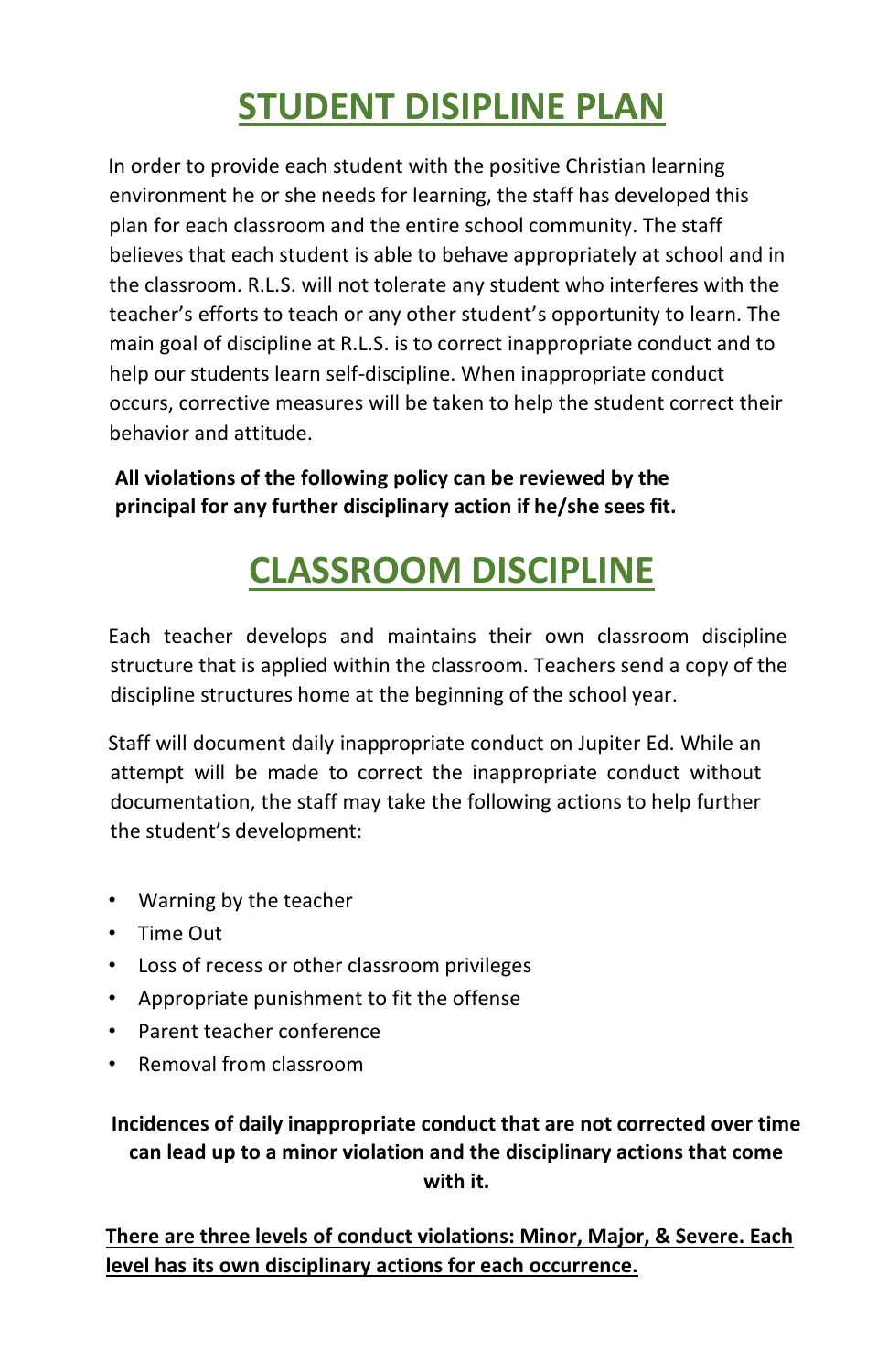### **MINOR VIOLATIONS**

<span id="page-7-0"></span>Minor violations are often seen as a serious conduct violation and can be very disruptive to classroom or school operations. The below are a sample of minor violations:

- CHEATING/ LYING
- DRESS CODE VIOLATION
- DISRUPTIVE BEHAVIOR
- ELECTRONIC DEVICE USE
- EXCESSIVE TALKING
- HORSEPLAY
- INAPPROPRIATE LANGUAGE
- DISTRACTING ITEMS
- TOUCHING (HANDS ON)
- UNCOOPERATIVE/ DEFIANT
- ANY OTHER ACTION STAFF SEES FIT

#### **Minor Violations have the following disciplinary actions:**

#### **\*Three or more of the same violation will result in detention/ suspension.**

**\*Five or more separate violations will result in detention/ suspension.**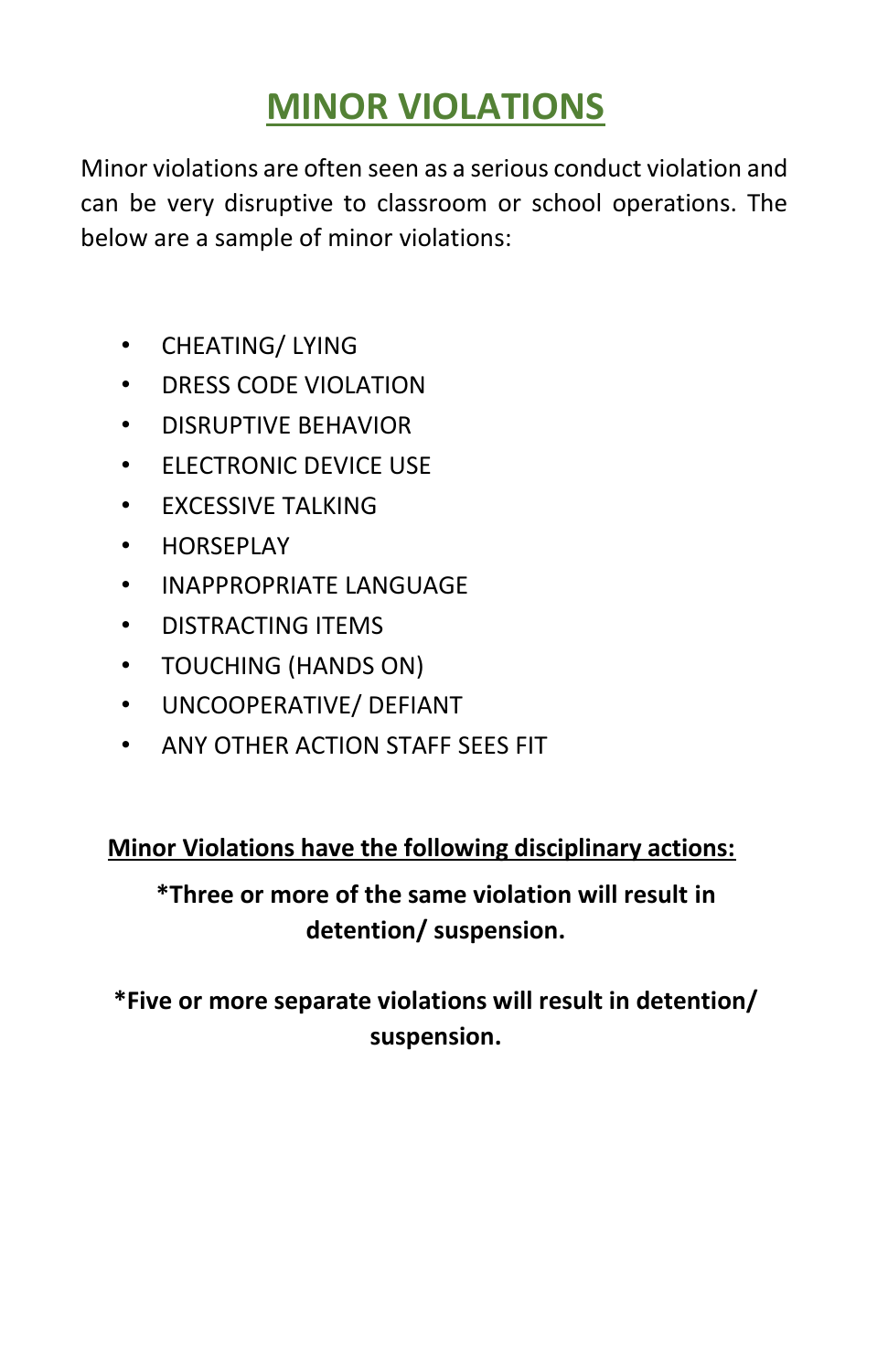### **MAJOR VIOLATIONS**

<span id="page-8-0"></span>Major violations are seen as a very serious conduct violation and are not taken lightly. They often lead to immediate suspension and serious disciplinary action. The below are a sample of major violations:

- ABUSIVE LANGUAGE
- BULLYING/ HARRASSMENT
- FIGHTING/ AGGRESSION
- LEAVING SCHOOL GROUNDS
- PHYSICAL CONTACT
- TECHNOLOGY VIOLATION
- THEFT
- THREATS
- VANDALISM
- UNLAWFUL SUBSTANCE (POSSESSION)
- ANY OTHER ACTION STAFF SEES FIT

**Major Violations have the following disciplinary actions: \*One violation will result in detention/ suspension or possibly expulsion.**

**\*Three or more separate violations will result in suspension & possibly expulsion.**

#### **DAMAGE TO PROPERTY**

If a student is found to have caused damage to school property either willfully or through negligence, the parents will be responsible for those damages. A conference will be set with the parents to discuss the repair of the damage.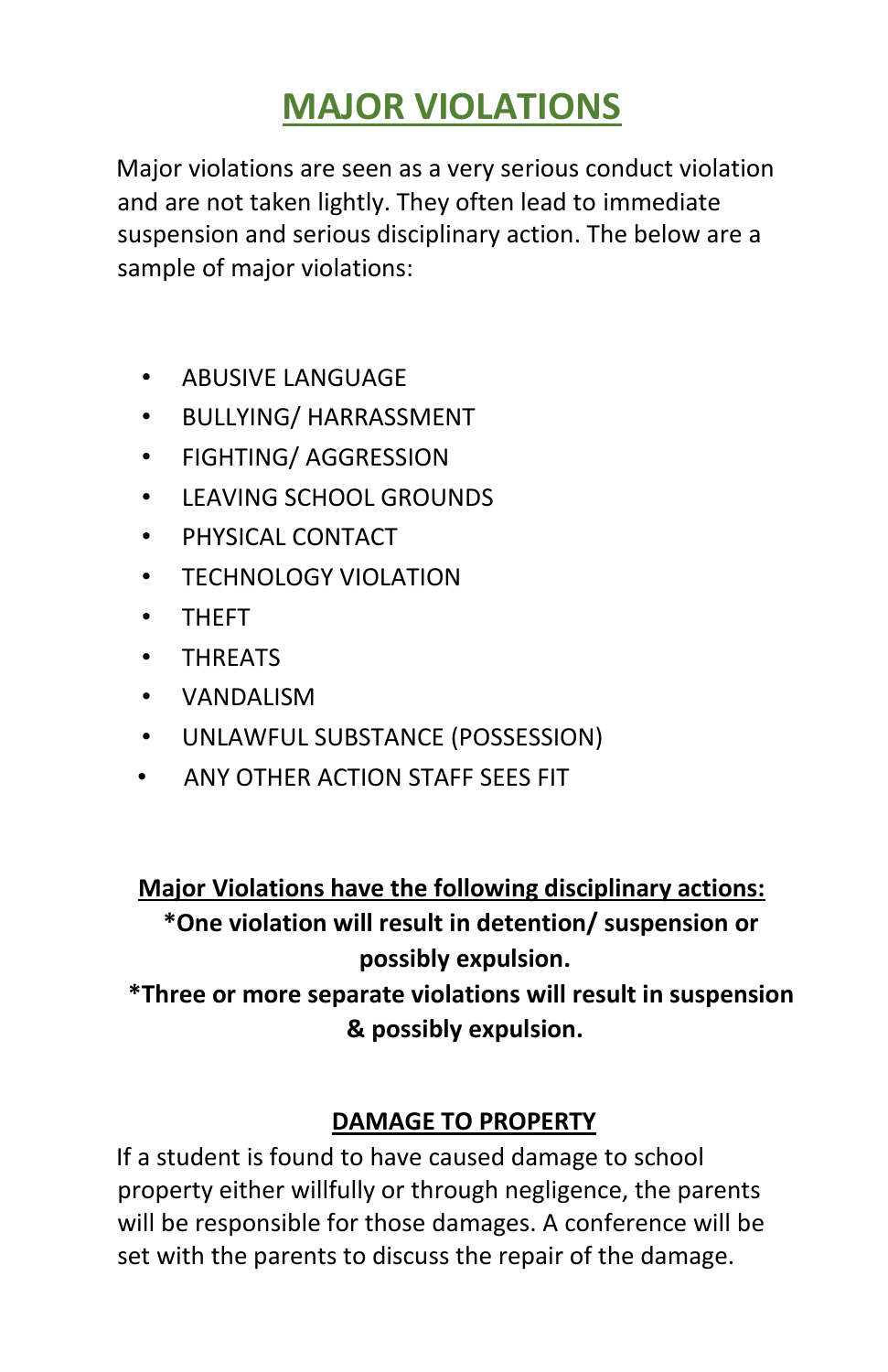### **SEVERE VIOLATIONS**

<span id="page-9-0"></span>Severe violations are seen as an illegal action of conduct violation and have not only school consequences but law enforcement involvement. They often lead to immediate suspension, loss of school privileges (School Trips, Athletics, etc.), expulsion and possible legal repercussions. The below are a sample of severe violations:

- PULLING FIRE ALARM
- BRINGING WEAPONS TO SCHOOL
- BOMB THREATS
- ARSON
- UNLAWFUL SUBSTANCE (DISTRIBUTE/SHARE)
- INDECENT EXPOSURE
- BATTERY ON STAFF
- BREAKING & ENTERING
- ANY OTHER ACTION STAFF SEES FIT

#### **Severe Violations have the following disciplinary actions:**

**\*One violation can result in minimal five-day suspension or expulsion, possible law enforcement involvement & legal repercussions. Immediate year loss of school trips, extracurricular activities (sports, clubs, etc.) & student privileges.** 

**Severe Violations can also have additional consequences at the discretion of the principal and will include but are not limited to:** 

**\* Community Service \* Essay**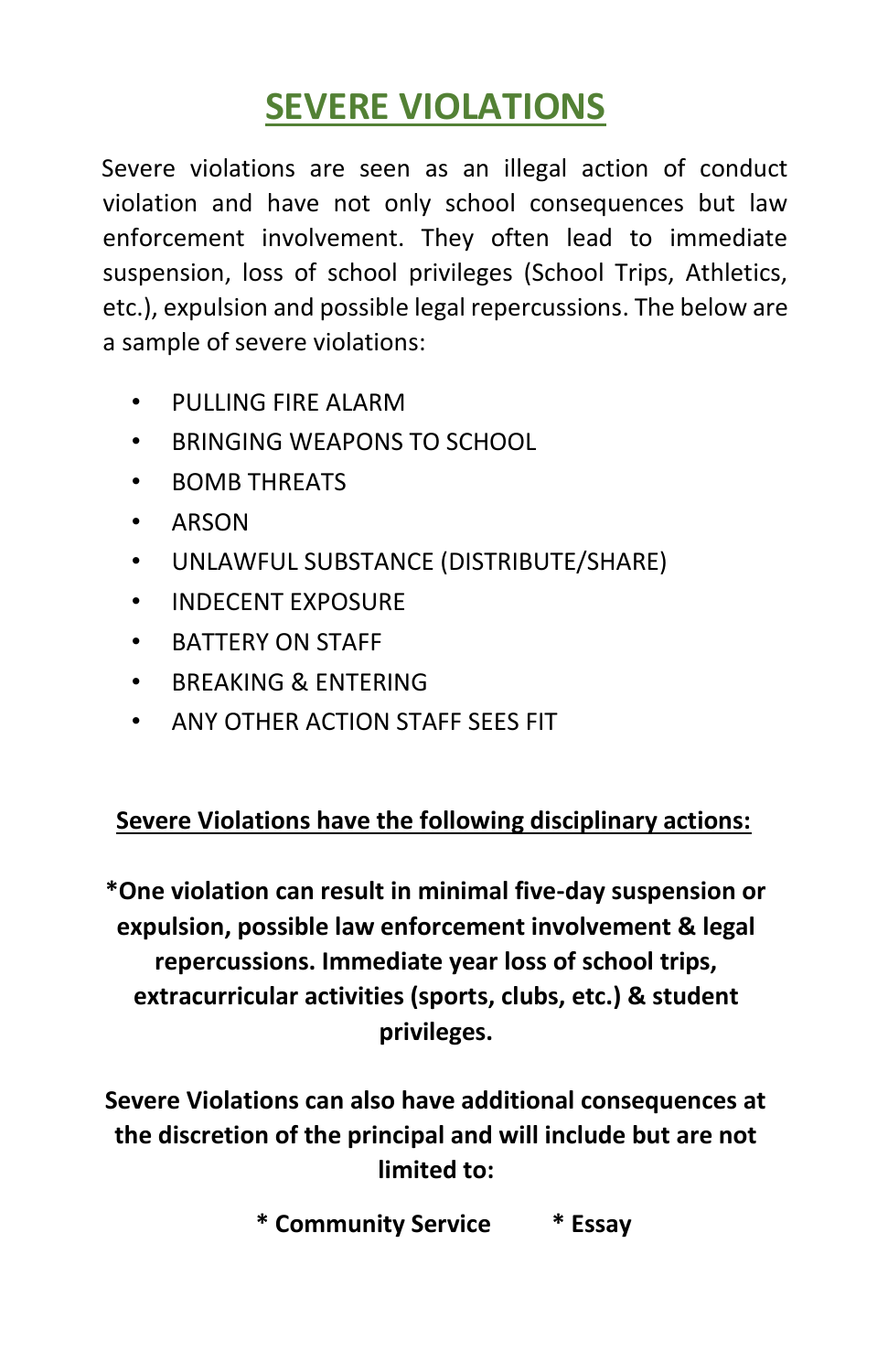## **ATTENDANCE POLICY**

<span id="page-10-0"></span>Punctuality and regular school attendance are very important to good school performance. State law also requires regular and punctual school attendance. Daily attendance and punctuality are recorded and recognized at the close of the school year with special award certificates.

Students at R.L.S. are required by our Board of Christian Education to be in attendance a minimum of 160 days out of the 180 day school year. Absences in excess of 20 days may jeopardize promotion to the next grade and /or require make-up work over the summer. Each day missed makes the learning of new skills more difficult and may adversely affect your child's learning and grades.

### **TARDINESS**

<span id="page-10-1"></span>Tardiness has become a serious problem in many American schools. Whether for a good reason or not, late arrival can be a major disruption to the whole classroom environment at the beginning of the school day. It affects all of the children as well as the teacher. A student will be considered tardy if arriving after 8:15AM. He or she must be signed in at the front office by the adult who brings him/her to school. Middle School students will receive a tardy slip to present to the teacher upon coming to class.

A student who is tardy four times in one quarter will receive a letter of concern addressed to the parents. An additional three times can result in an after-school detention for the student. For school attendance award purposes, three tardies will be counted as a day of absence.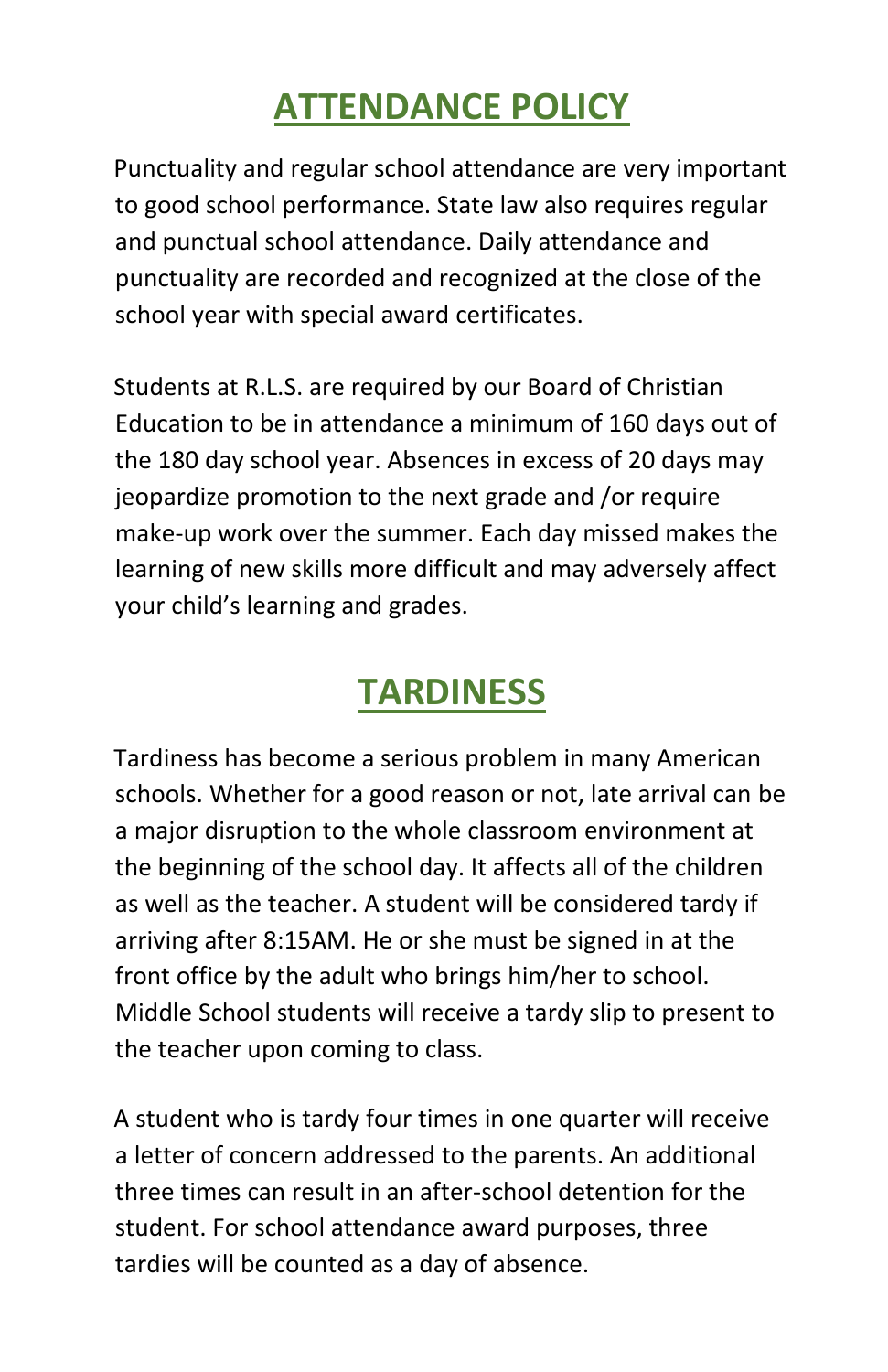### **DETENTIONS**

<span id="page-11-0"></span>Detentions (Academic or Behavioral) are held after school from 3:00PM until 4:00PM on a selected day of the week, appropriated by the principal. An additional detention will be assigned if the first detention is not served. Detention takes precedence over appointments, practices, lessons, ballgames, etc. Notification of an assigned detention will be sent home for a parent's signature. **Students WILL NOT be allowed to return to school without a parent signed notification.**

**- NOTE-**

**Parents will be required to pay the cost of an Adult Supervisor (at the cost of \$15 an hour).** 

### **ACADEMIC DETENTION**

<span id="page-11-1"></span>Academic detention may result for every three missed assignments during a one-week period.

# **BEHAVIORAL DETENTION**

<span id="page-11-2"></span>Each detention shall drop conduct grades by one grade level for the quarter in which it was issued. The Principal can only give Behavioral Detention or his/her substitute.

Students receiving three Behavioral Detentions shall receive an In-School Suspension and will suffer the loss of all student privileges. (I.E. assemblies, committees, athletic teams, dances, etc.) for the duration of the quarter.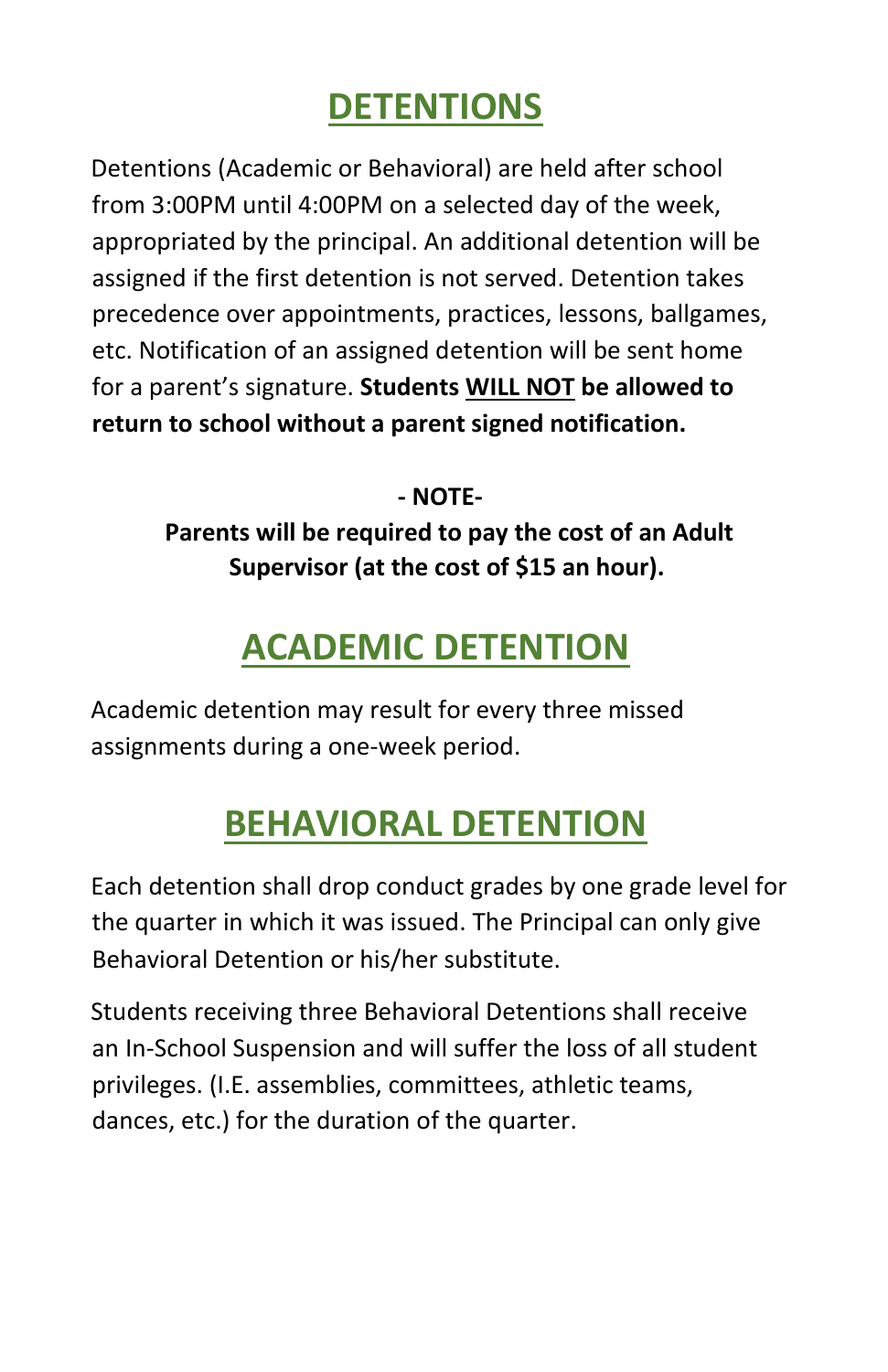### **SUSPENSION & EXPULSION**

<span id="page-12-0"></span>The Board of Christian Education, through the principal, reserves the right to suspend or expel students whose conduct and attitude are clearly contrary to the aims of our school. Any child who, in the opinion of the principal, represents a threat to the safety of any person, possesses illegal items or substances, or seriously disrupts the classroom learning environment may be immediately suspended for five days pending meeting of The Board to discuss the matter.

#### **\*FIVE DAYS OF SUSPENSION IN A YEAR WILL RESULT IN LOSS OF SCHOOL TRIP, ALL EXTRACURRICULAR ACTIVITIES AND POSSIBLY EXPULSION\***

# **IN-SCHOOL SUSPENSION**

<span id="page-12-1"></span>Any student receiving an in-school suspension is still required to complete all daily work on time. The student will only receive 50% credit for those assignments.

#### -**NOTE-**

**Parents will be required to pay the cost of an Adult Supervisor (at the cost of \$75 a day) for the duration of the child's suspension.**

# **OUT OF SCHOOL SUSPENSION**

<span id="page-12-2"></span>Any student receiving an out of school suspension will still be required to complete all daily work on time. The student will receive zeros for all assignments. **Students WILL NOT be allowed to return to school until all missed daily work assignments are turned in completed.**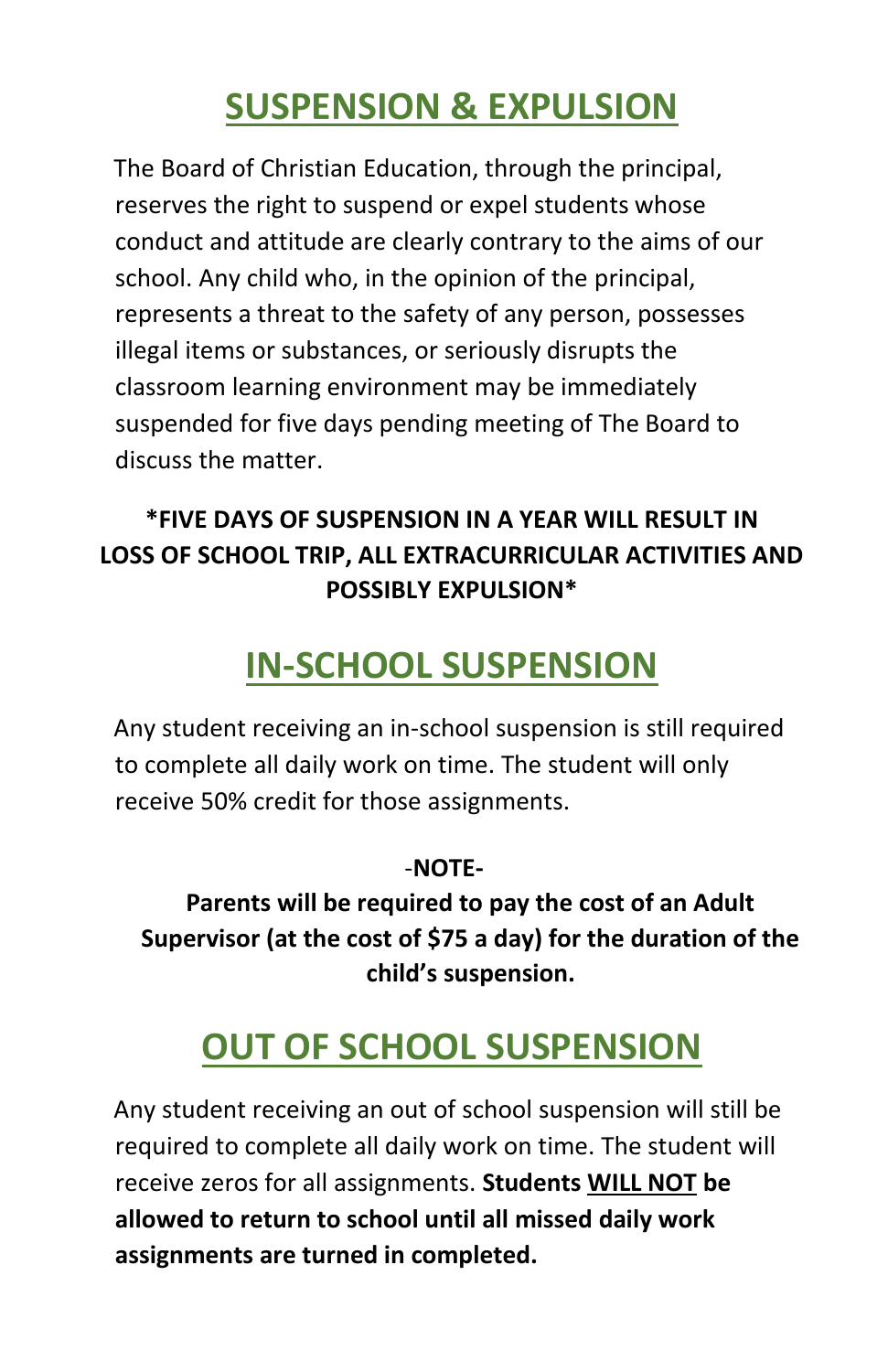### **EXTENDED SCHOOL CARE (E.S.C.)**

<span id="page-13-0"></span>R.L.S. wrap around care is an affordable and convenient option for child care and should be considered a privilege.

#### **E.S.C. ADMINISTRATOR: ASHLEY BAILEY**

# <span id="page-13-1"></span>**EXTENDED SCHOOL CARE DISCIPLINE PLAN**

E.S.C. follows the same student conduct guidelines as the school with the following disciplinary plan

#### **NOTE: Any documentation in E.S.C. can be used in conjunction with or to further support discipline in school.**

While an attempt will be made to correct the inappropriate conduct without documentation, the staff may take the following actions to help further the student's behavior:

-Warning (standing by the fence)

-Time Out

- -Loss of outside time or other E.S.C. privileges
- -Appropriate punishment to fit the offense